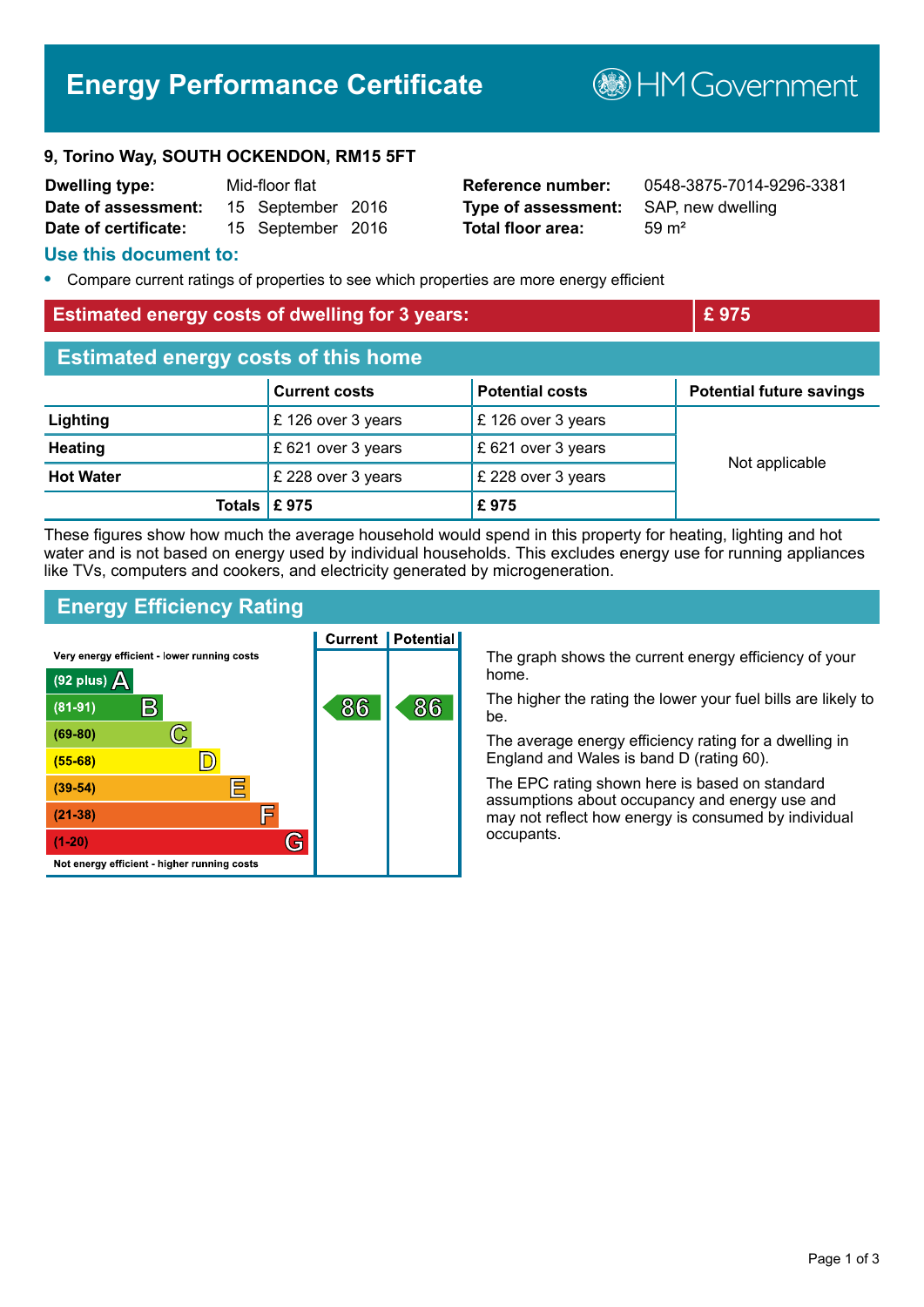**Energy Performance Certificate**

# **Summary of this home's energy performance related features**

| <b>Element</b>        | <b>Description</b>                                                | <b>Energy Efficiency</b> |
|-----------------------|-------------------------------------------------------------------|--------------------------|
| Walls                 | Average thermal transmittance 0.25 W/m <sup>2</sup> K             | *****                    |
| Roof                  | (other premises above)                                            |                          |
| Floor                 | Average thermal transmittance 0.24 W/m <sup>2</sup> K             | ★★★★☆                    |
| Windows               | High performance glazing                                          | *****                    |
| Main heating          | Boiler and radiators, mains gas                                   | ★★★★☆                    |
| Main heating controls | Time and temperature zone control                                 | *****                    |
| Secondary heating     | None                                                              |                          |
| Hot water             | From main system                                                  | ★★★★☆                    |
| Lighting              | Low energy lighting in all fixed outlets                          | *****                    |
| Air tightness         | Air permeability 4.2 m <sup>3</sup> /h.m <sup>2</sup> (as tested) | ★★★★☆                    |

Thermal transmittance is a measure of the rate of heat loss through a building element; the lower the value the better the energy performance.

Air permeability is a measure of the air tightness of a building; the lower the value the better the air tightness.

Current primary energy use per square metre of floor area: 73 kWh/m² per year

## **Low and zero carbon energy sources**

Low and zero carbon energy sources are sources of energy that release either very little or no carbon dioxide into the atmosphere when they are used. Installing these sources may help reduce energy bills as well as cutting carbon. The following low or zero carbon energy sources are provided for this home:

**•** Solar photovoltaics

# **Your home's heat demand**

This table shows the energy used for space and water heating by an average household in this property.

#### **Heat demand**

| Space heating (kWh per year) | 2.247 |
|------------------------------|-------|
| Water heating (kWh per year) | 1.571 |

If you built your own home and, as part of its construction, you installed a renewable heating system, you could receive Renewable Heat Incentive (RHI) payments. The estimated energy required for space and water heating will form the basis of the payments. For more information, search for the domestic RHI on the www.gov.uk website.

### **Recommendations**

None.